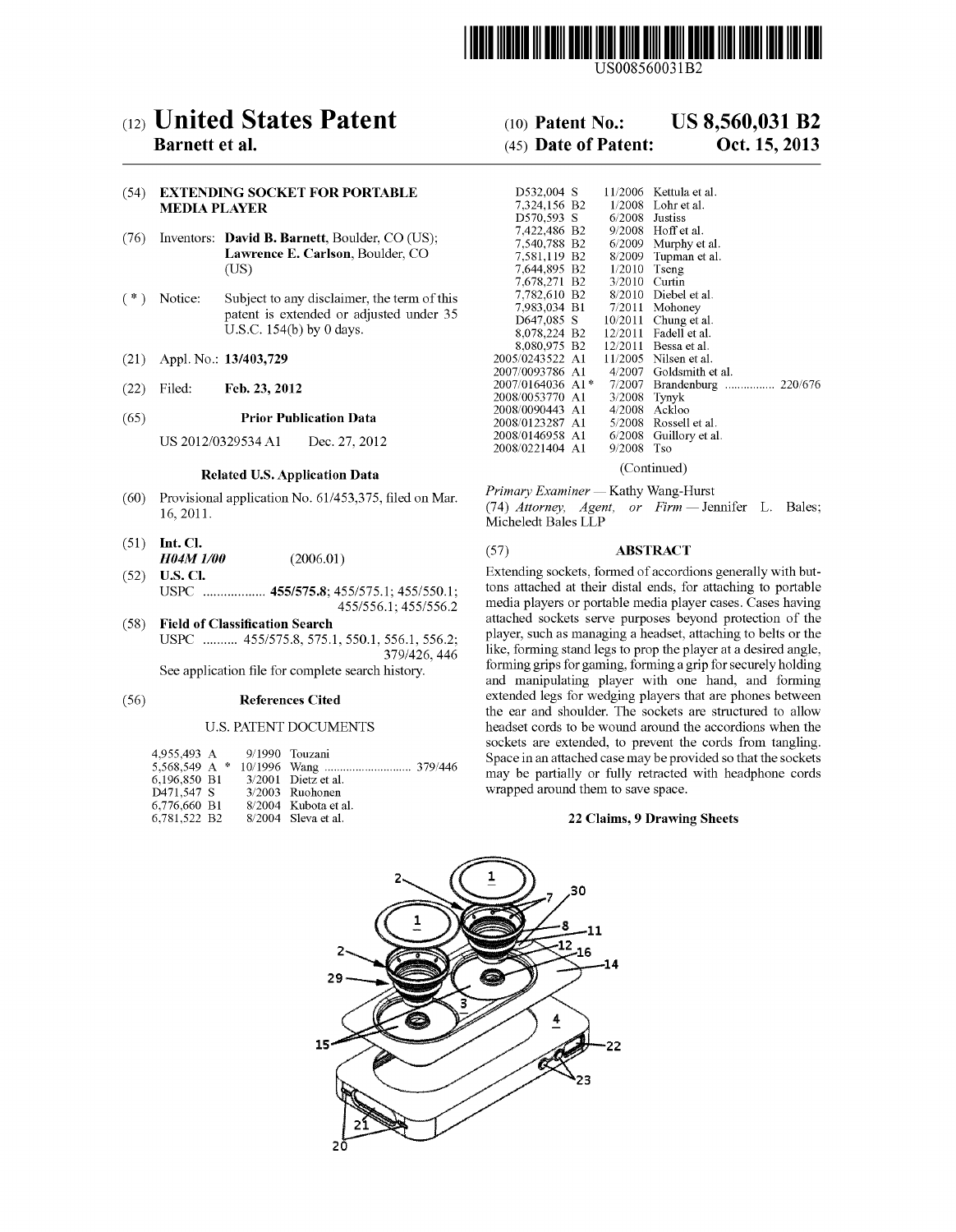# (56) References Cited

# U.S. PATENT DOCUMENTS

| 2008/1268916    |               | $10/2008$ Lin et al.   |
|-----------------|---------------|------------------------|
| 2008/0273297 A1 | 11/2008 Kumar |                        |
| 2009/0115367 A1 |               | 5/2009 Kidakam         |
| 2009/0240297 A1 |               | $9/2009$ Shavit et al. |

2011/0015496 A1 1/2011 2011/0036876 A1 2/2011 2011/0084081 A1\* 4/2011 2011/0117974 A1 5/2011 2011/0252839 A1 10/2011 2011/0301439 A1 12/2011 Albert et al. 1/2011 Sherman et al. 2/2011 Fathollahi Chung et a1. ................ .. 220/628 Spitalnik Stevens

\* cited by examiner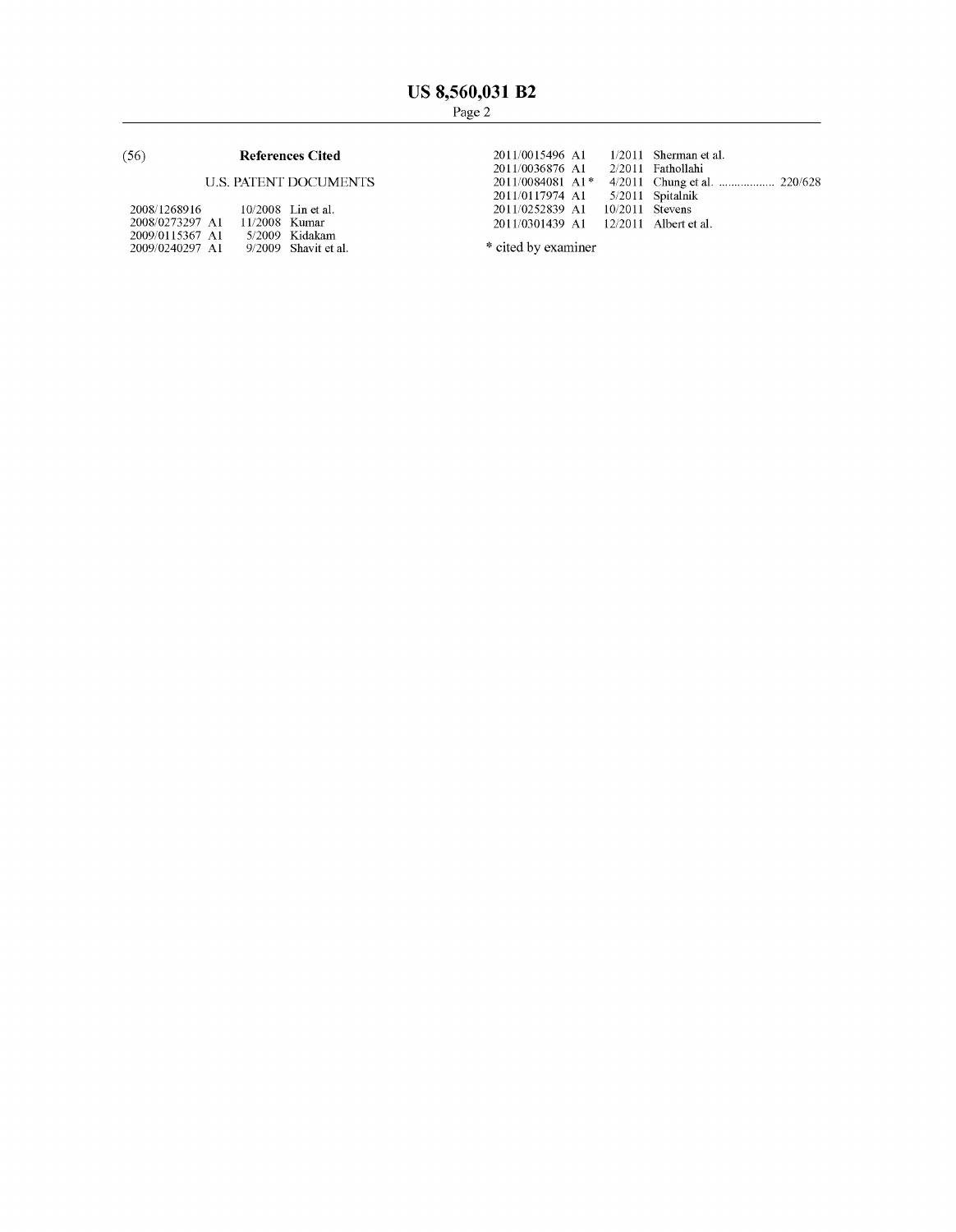

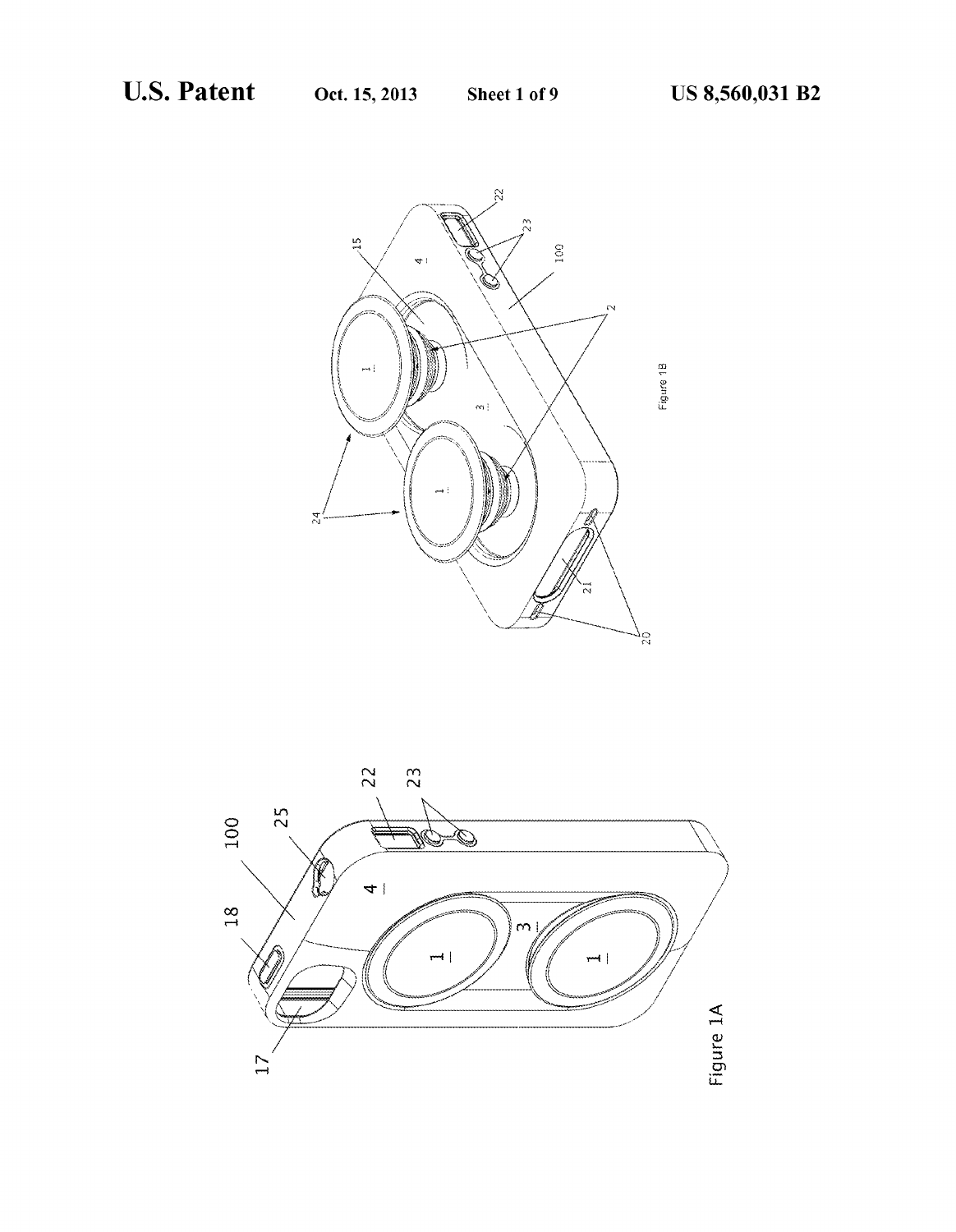



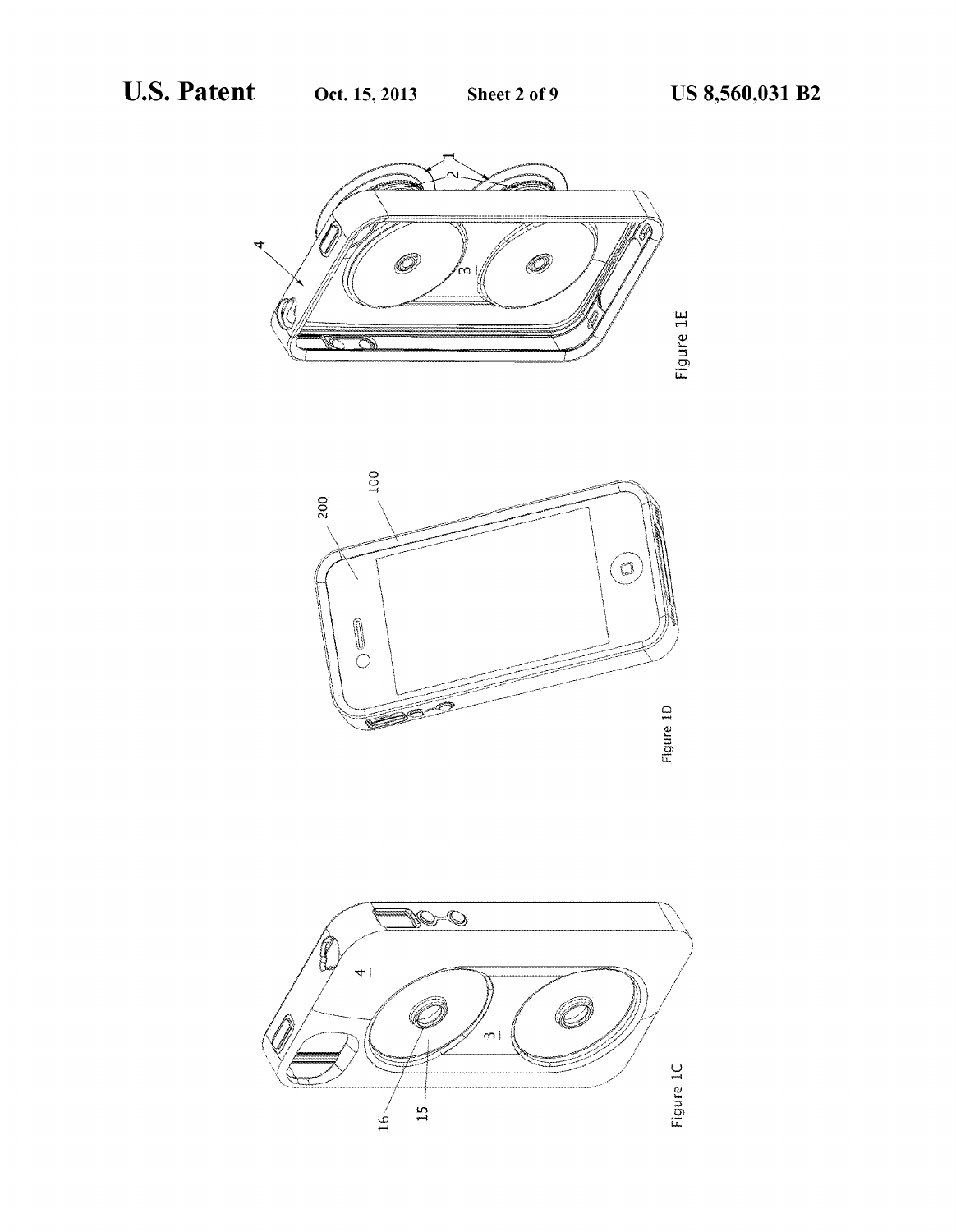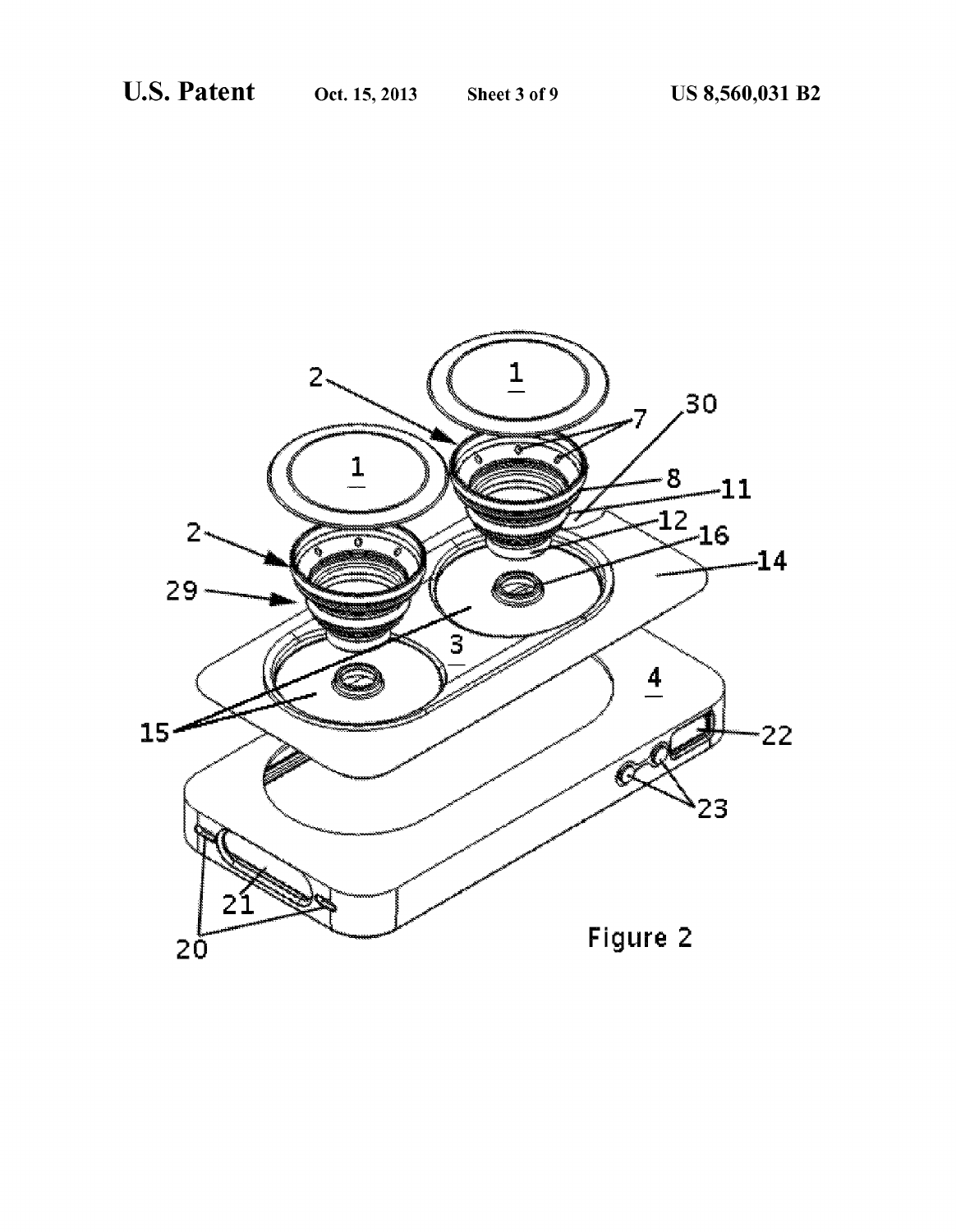$-29A$ 

тI



Figure 3A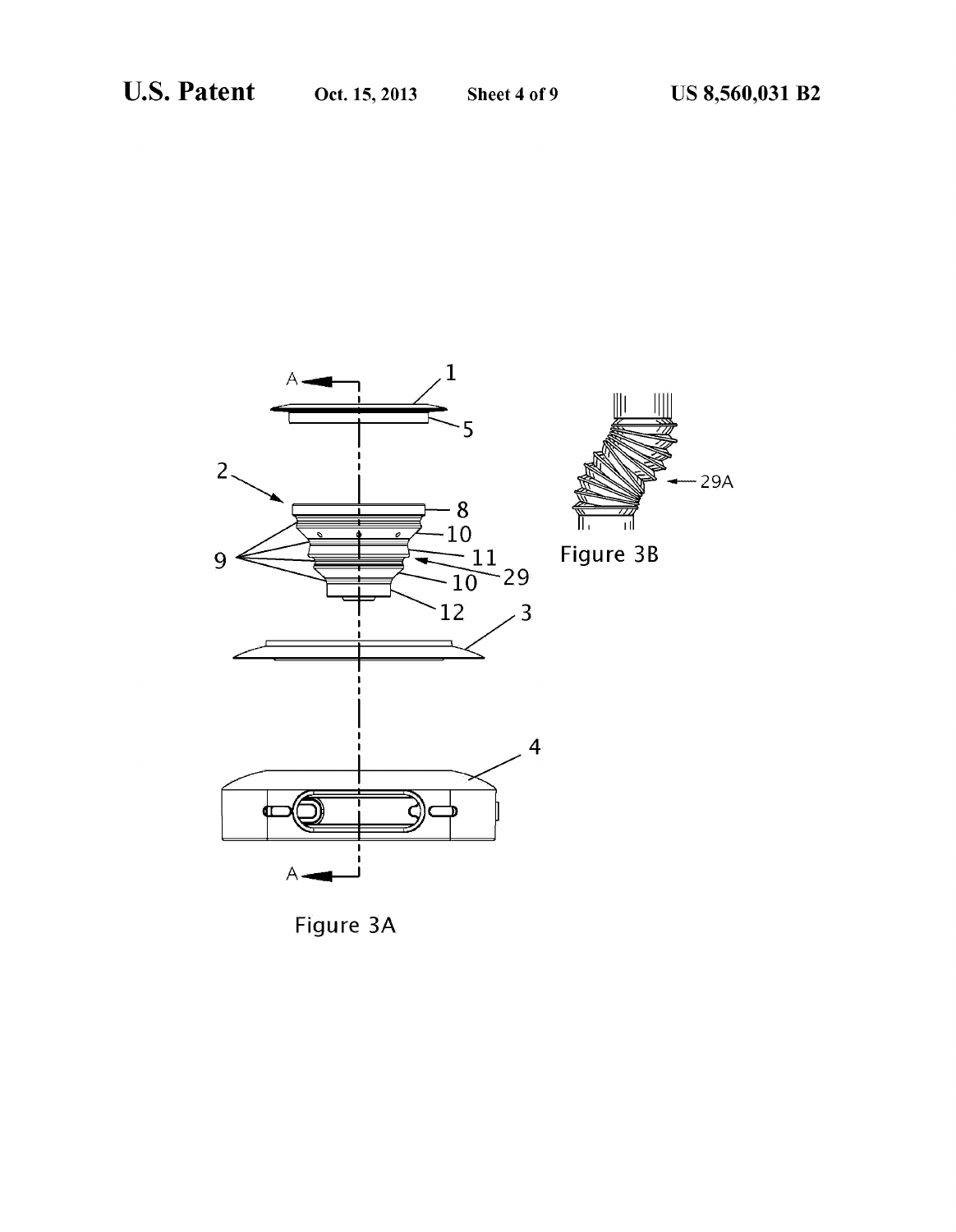

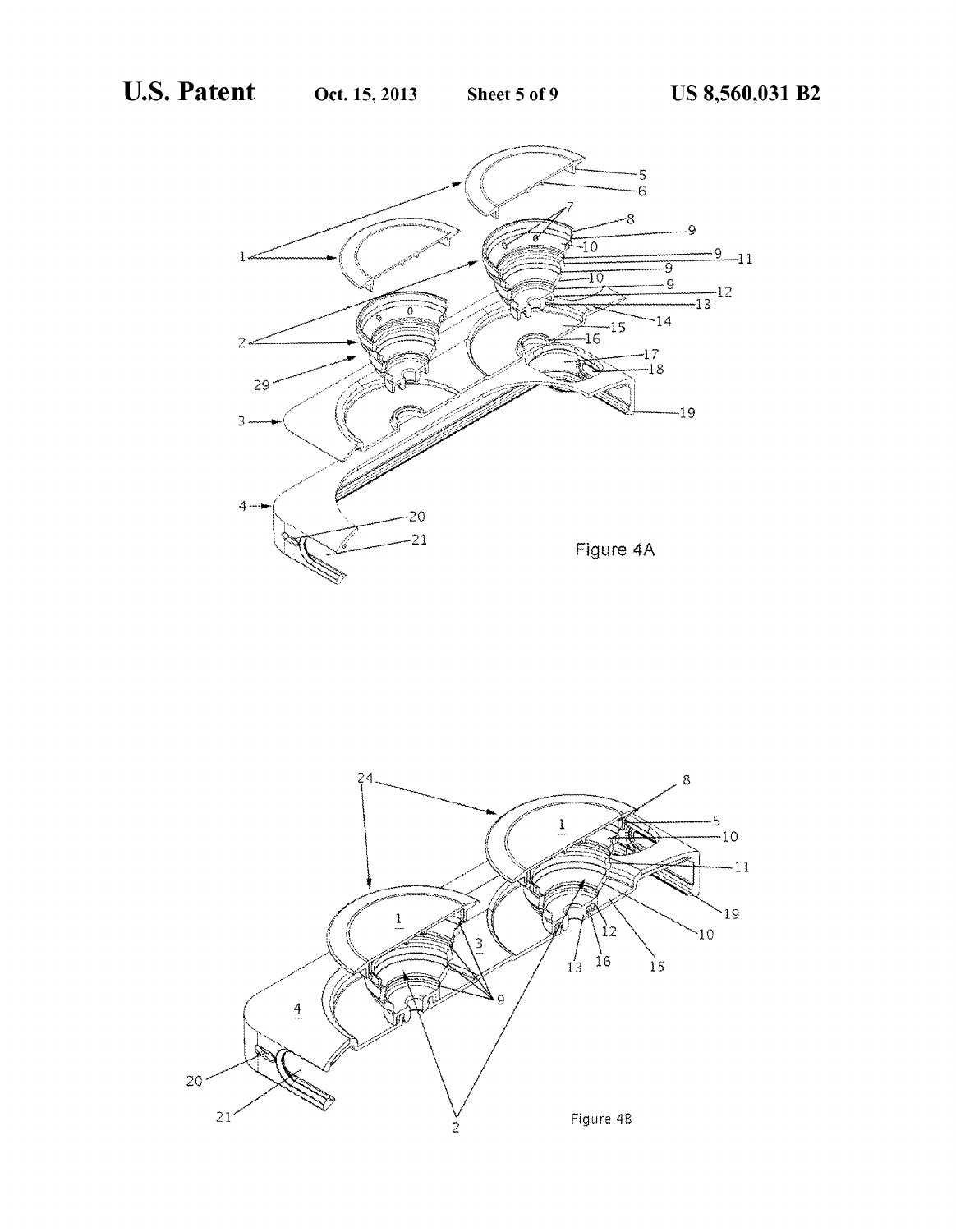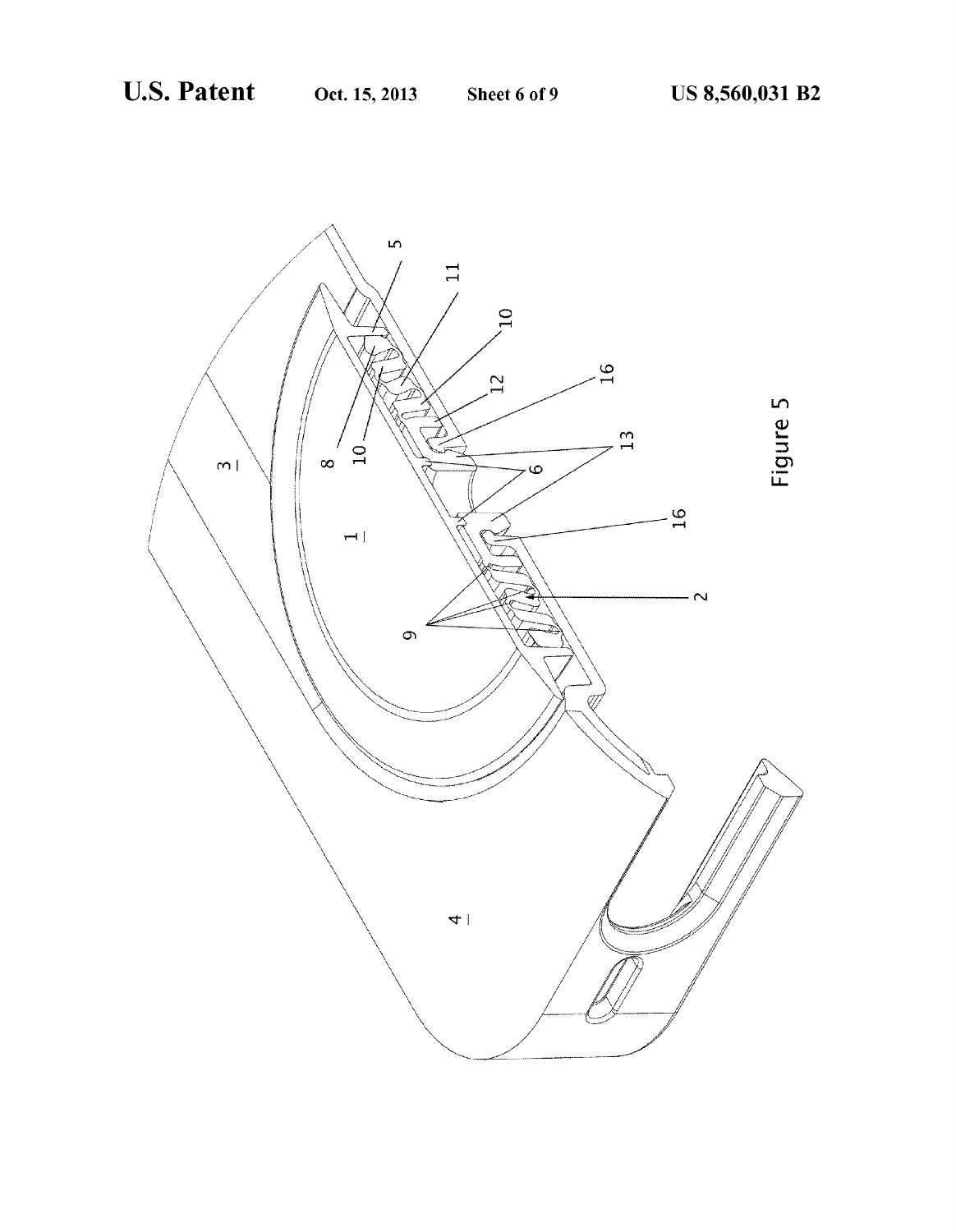Sheet 7 of 9









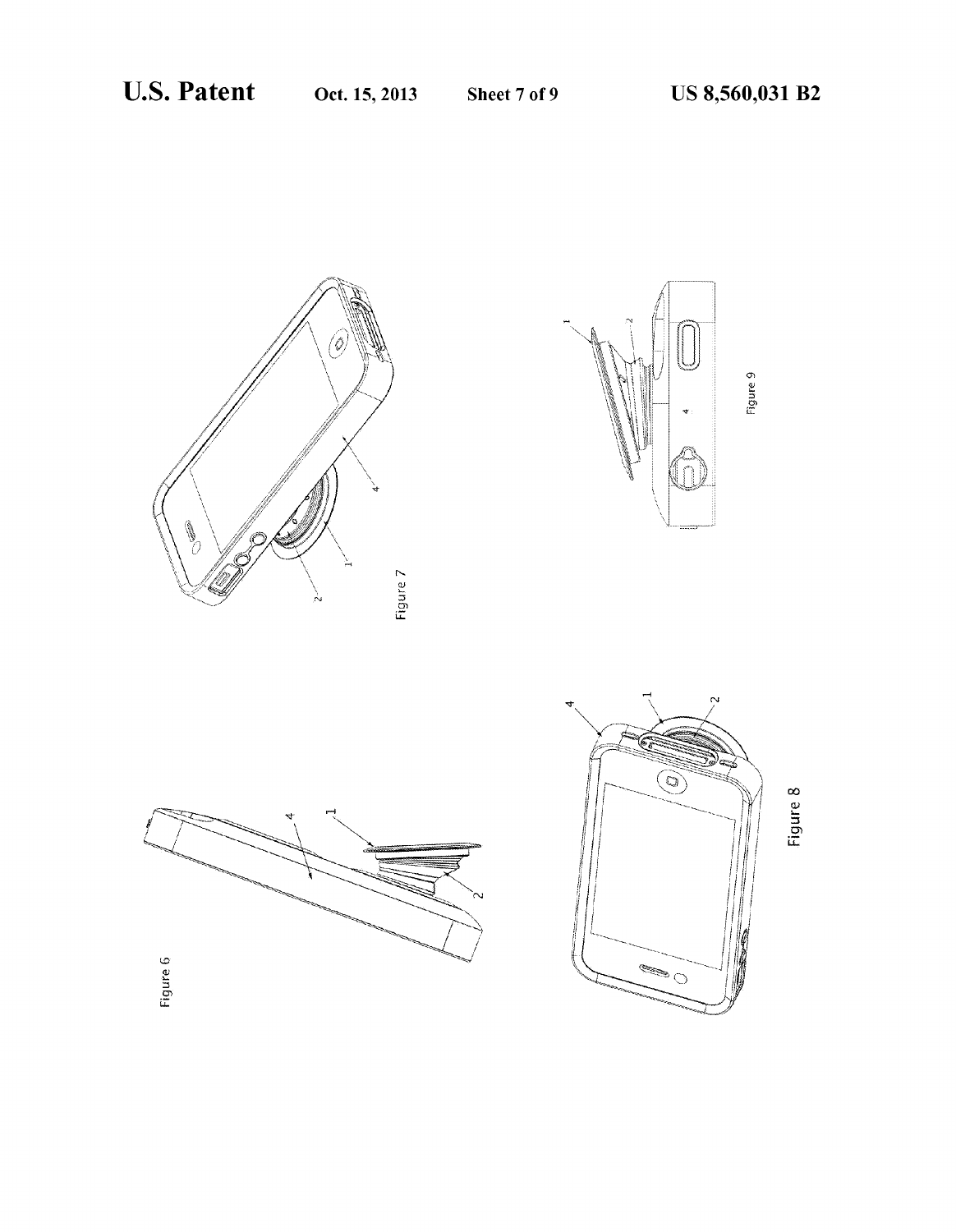





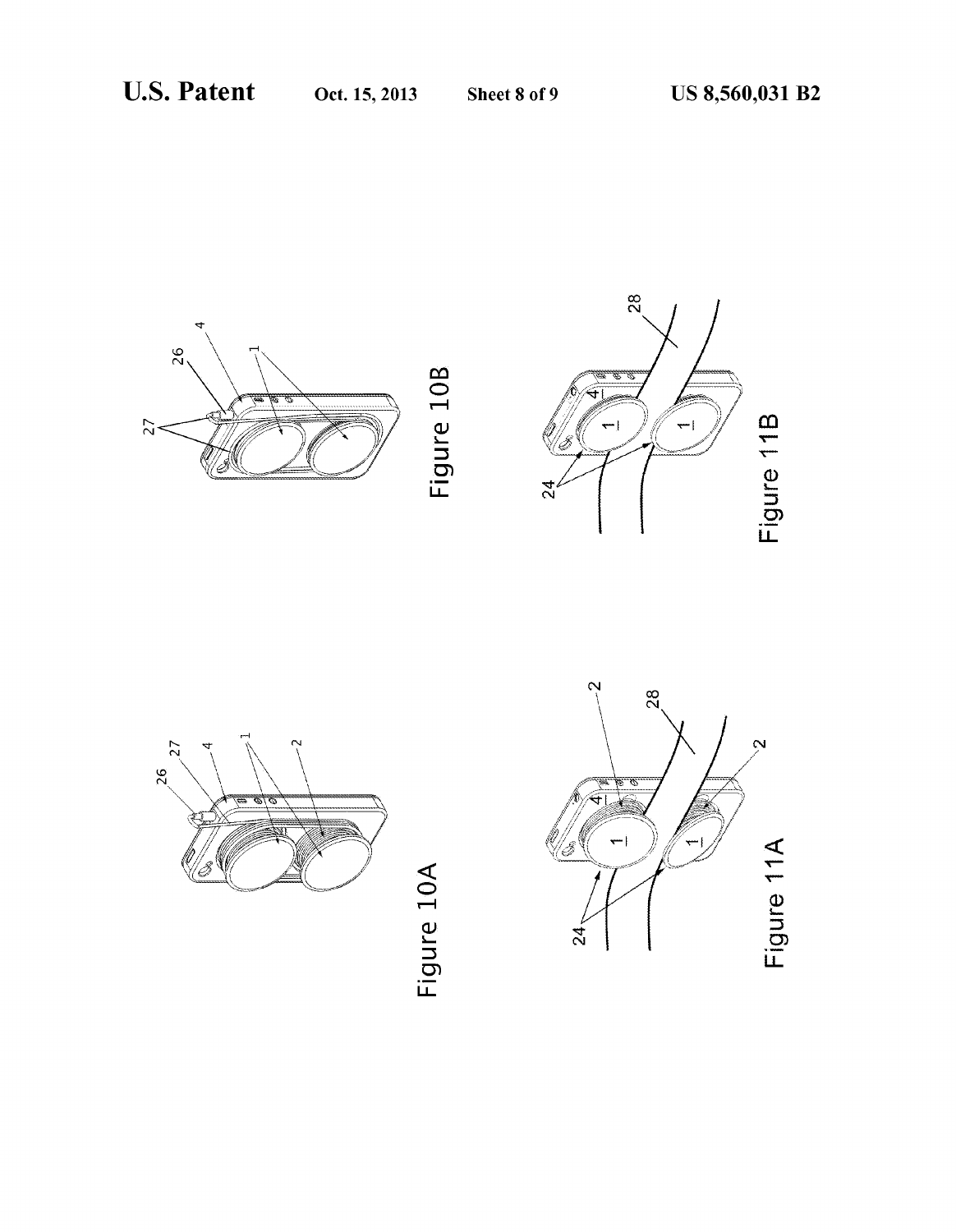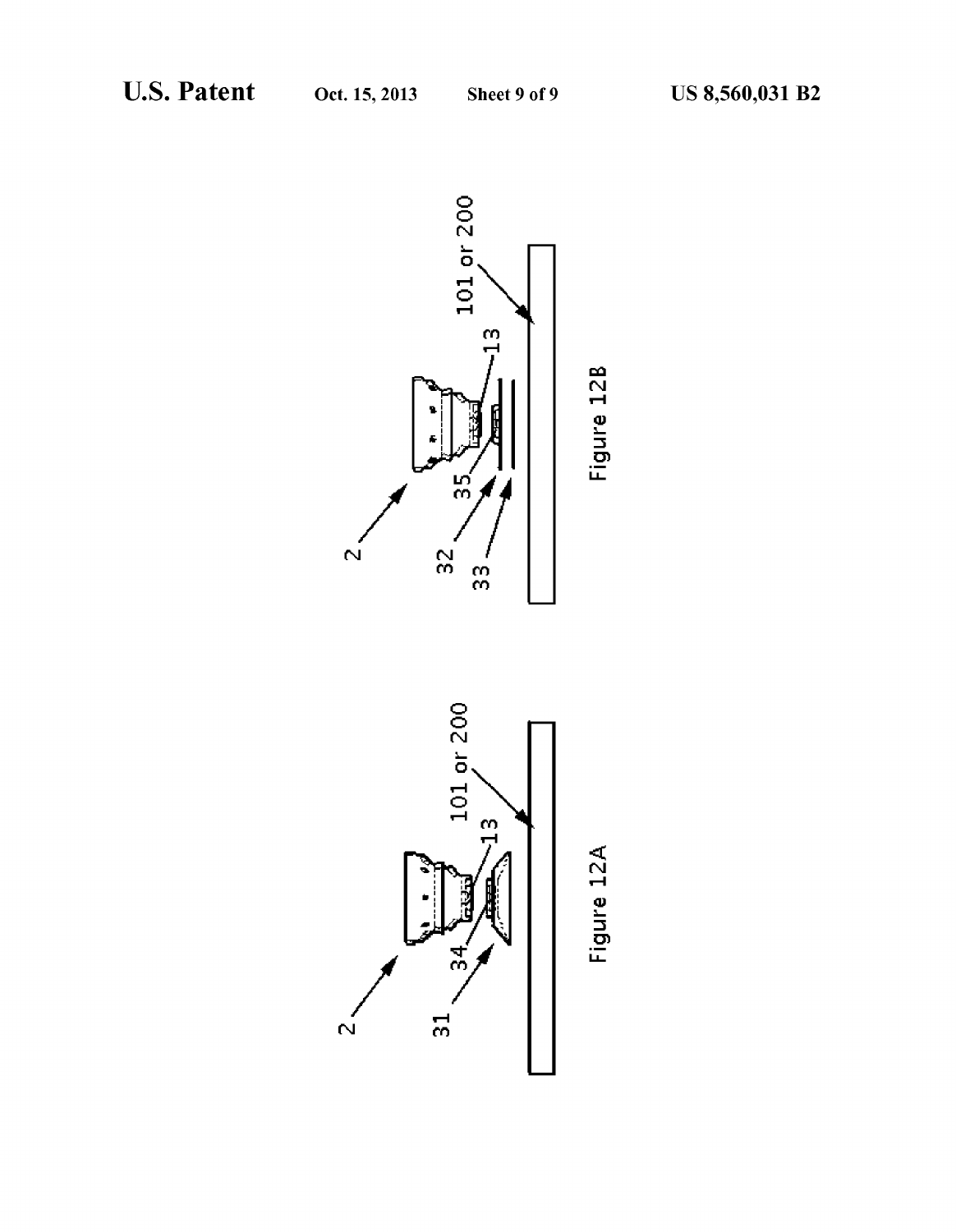$\overline{\mathbf{S}}$ 

10

### EXTENDING SOCKET FOR PORTABLE MEDIA PLAYER

### BACKGROUND OF THE INVENTION

#### 1. Field of the Invention

The present invention relates to extending sockets for por table media players. In particular, embodiments of the one or more present inventions relate to portable media cases includ ing one or more socket extensions.

2. Discussion of RelatedArt

Portable media players such as MP3 players and smart phones are often housed in protective covers or cases in order to protect the media player from scratching or damage from dropping. Such cases increase the effective size of the media 15 player and typically serve no purpose beyond protection.

Some portable media player cases include an extra feature to enable a single further function beyond protection. For instance, some cases have an arm that extends for standing the case on its side; one has an arm that extends for headset 20 management; some have a pocket for storing headsets; some have two humps to function as gaming grips; one has two extendable flaps with finger holes to be used as gaming grips; and some have a clip for mounting the player on a belt. HoWever, there is no case that serves all of these functions, 25 and there is no case that serves the mounting functions With out adding significant effective size to the player.

A need remains in the art for portable media player cases and extending sockets that perform a multitude of functions, such as the aforementioned functions, without adding signifi-  $30<sup>°</sup>$ cantly to the effective size of the player.

## SUMMARY OF THE INVENTION

One or more embodiments of the one or more present 35 inventions are directed to portable media player cases that include extending sockets for serving other purposes beyond protection of the player itself, such as one or more of storing headphone cords and preventing the cords from tangling, forming stand legs, forming gaming grips, clipping to belts, 40 Waistbands and shirt pockets, forming legs for Wedging play ers that are phones betWeen the shoulder and ear, and forming a grip that alloWs a user to securely hold and manipulate the player With one hand. Such cases include sockets extendable outward from the case. The sockets generally include extend- 45 ing elements, called "accordions," comprising cylindrical or conical membranes with flexural hinges having feet at their distal ends. The sockets are structured to allow headphone cords to be Wound around the accordions When the sockets are extended, to prevent the cords from tangling. Cavities in the 50 case are provided so that the sockets may collapse flush with the case and may be partially or fully retracted With head phone cords Wrapped around them in order to save space. Buttons may attach at the distal ends of the socket and in at ment extend radially past the distal end of the sockets to secure cords and the like.

In at least one embodiment, the sockets further act as stand legs for propping the player in various tilted or upright posi tions for vieWing, data entry, video conferencing, etc. In their 60 expanded states, the sockets act as comfortable grips for gaming, data entry, and searching the Internet. In at least one embodiment, the sockets act as a belt mount: two sockets can collapse onto a belt between them, thereby securing the belt betWeen the sockets and the back of the case. The sockets in 65 their expanded state facilitate hands-free talking on phone players, alloWing user to comfortably Wedge the player

between the ear and shoulder. A socket in its expanded state facilitates one-hand control of the player by allowing the user to wedge fingers between the socket and the back of the case, while manipulating the front of the player with the thumb of the same hand.

The extending elements may comprise accordions, includ ing flexural hinges interspersed with walls. The accordion structures allow the buttons to extend not just straight outward from the case, but also to curve away from the outward axis at various oblique angles. The buttons may snap onto the ends of the accordions, be glued on, or be feet integrally formed With the accordions. In particular, in at least one embodiment the accordions form cones having rotating "flipper" walls as well as fixed walls that jointly result in the walls folding down next to one another (such that the Walls are generally parallel to the axis of the accordion) rather than stacking on top of one another.

A socket maintains full functionality Without the buttons, and its feet may further form suction cups for attaching the player temporarily to flat surfaces. A socket may be attached to the case or directly to a portable media player. It may be attached permanently or temporarily, for instance by snap-fit or suction cup, and it may be integrally formed With the case. The buttons' purpose includes, but is not limited to, decora tion. Designs can be added to the surface of the buttons. The buttons may also take on different forms to play different roles, such as mounting jacks for players that function as cameras or suction cups to attach to a surface.

In one embodiment, the case comprises an outer body, covering the edges and part of the back of the player, formed of a soft, flexible material such as thermoplastic urethane; an inner body or "socket-board", covering the inner region of the back of the player, formed of a hard plastic, such as polycar bonate, integrally formed with the outer body; two accordions, formed of flexible material, for example a polyesterbased thermoplastic polyurethane elastomer such as Skythane® S190A, snap-fit to the socket-board; and two buttons, formed of hard plastic, such as polycarbonate, glued to the accordions. The case forms an opening for the portable media player screen in the front, With tWo socket extensions in the back.

Other embodiments include variations in (i) part material; (ii) number of socket extensions; (iii) location of socket extensions; (iv) mode of attachment of button to accordion; (v) mode of attachment of accordion to case body or portable media player; (vi) presence or absence of: button, case body, and socket-board; (vii) number of case body parts; and (viii) presence or absence of a component for connecting sockets extensions to the electronic components of the player to enable further functionality such as speakers.

#### BRIEF DESCRIPTION OF THE DRAWINGS

least one embodiment are rigid, and in at least one embodi-55 an isometric back view of a portable media player case FIG. 1 comprises FIG. 1A,1B, 1C, 1D, and 1E. FIG. 1A is according to at least one embodiment of the one or more present inventions, Wherein the sockets retracted, or col lapsed.

> FIG. 1B is an isometric back view of the portable media player case of FIG. 1A With its sockets opened, or extended.

> FIG. 1C is an isometric back vieW of the portable media player case of FIG. 1A, With its sockets removed.

> FIG. 1D is an isometric front vieW of the portable media player case of FIG. 1A, With a smart phone disposed Within the case.

> FIG. 1E is an isometric front view of the portable media player case of FIG. 1A, With the smart phone removed.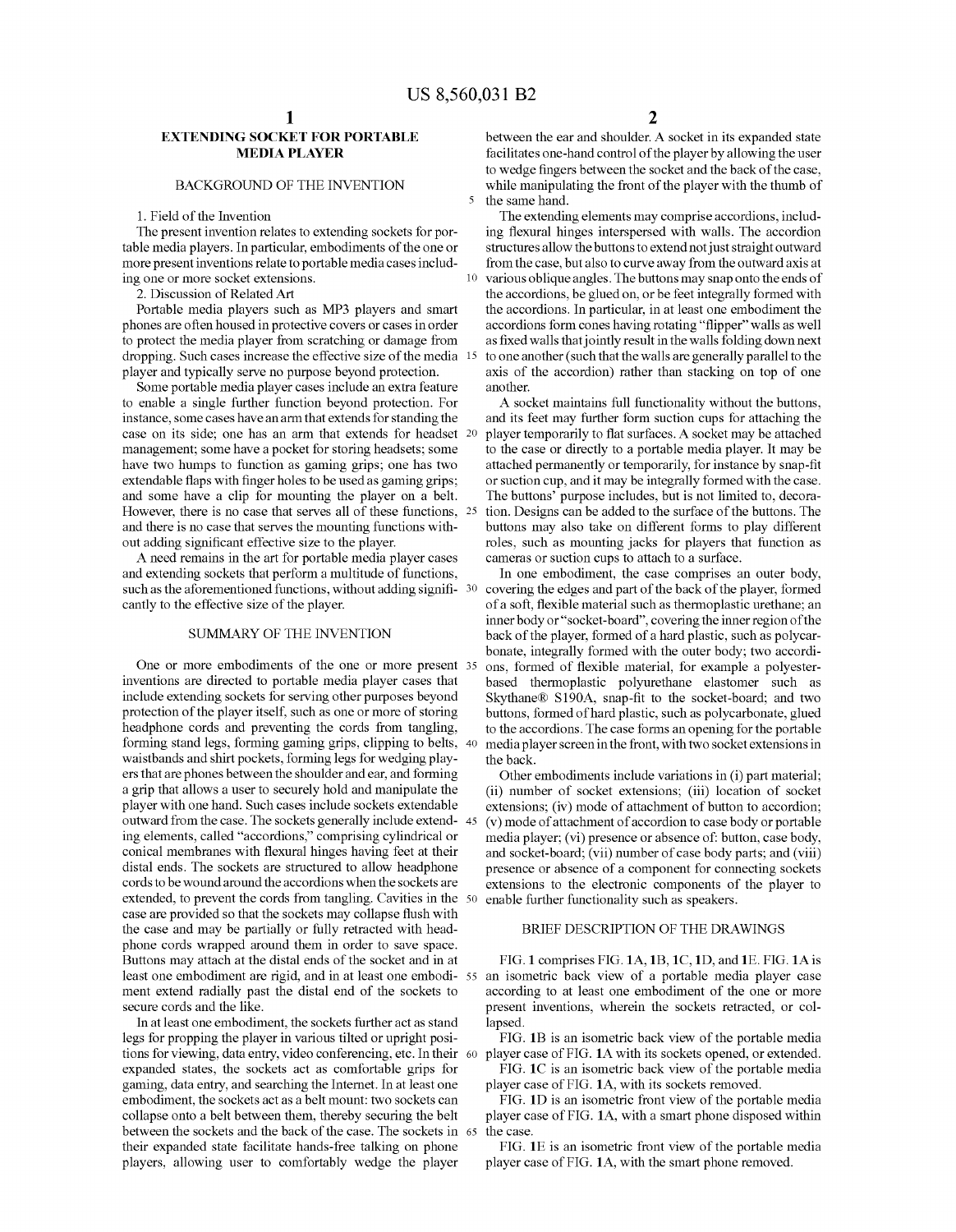FIG. 2 is an isometric exploded back view of the portable media player case of FIG. 1.

FIG. 3 comprises FIGS. 3A and 3B. FIG. 3A is an exploded end vieW of the media case of FIG. 1. FIG. 3B is a side vieW of an alternative folding section.

FIG. 4 comprises FIGS. 4A and 4B. FIG. 4A is a cutaway, isometric, exploded, side vieW of the portable media player case of FIG. 1, sectioned along the lineA-A indicated in FIG. 3A. FIG. 4B is a cutaway isometric side view of the portable media player case of FIG. 1.

FIG. 5 is a detailed cutaway isometric side view of a portion of the portable media player case of FIG. 1 sectioned along the line A-A indicated in FIG. 3A.

FIG. 6 is a side view of the portable media case of FIG. 1  $_{15}$ propped upright by extending the lower of the two sockets at an oblique angle to the case.

FIG. 7 is an isometric side vieW of the portable media player case of FIG. 1 tilted by extending the upper of the two sockets. 20

FIG. 8 is an isometric side vieW of the portable media player case of FIG. 1 disposed sideways and tilted by extending the tWo sockets.

FIG. 9 is a side view of the portable media player case with both sockets partially extended at an oblique angle, to alloW 25 for a shallow horizontal stand by resting case on faces of buttons or a steep horizontal stand by resting case on edges of buttons extended farthest from case.

FIG. 10 comprises FIGS. 10A and 10B. FIG. 10A is a back isometric vieW of a portable media player case according to 30 an embodiment of the present invention With the sockets extended and a headphone cord Wrapped around the accordi ons.

FIG. 10B is a back isometric vieW of a portable media player case according to an embodiment of the present inven-35 tion With the sockets partially retracted and a headphone cord Wrapped around the accordions.

FIG. 11 comprises FIGS. 11A and 11B. FIG. 11A is a back isometric vieW of a portable media player case according to an embodiment of the present invention With the sockets 40 extended in oblique configurations and a belt inserted between the sockets.

FIG. 11B is a back isometric vieW of a portable media player case according to an embodiment of the present inven tion With the sockets almost completely retracted and a belt 45 inserted between the sockets.

FIG. 12 comprises FIGS. 12A and 12B. FIG. 12A is an exploded side view of a socket including an accordion and a suction cup, and either a portable media player or a portable media player case according to an embodiment of the present 50 invention Wherein the socket attaches to a portable media player or portable media player case by Way of a suction cup that is snap-fit to one end of the accordion. FIG. 12B is an exploded side vieW of a socket, With a suction-cup tape plat form, suction-cup tape, and either a portable media player or 55 a portable media player case according to an embodiment of the present invention Wherein the socket attaches to a portable media player or portable media player case by Way of suction cup tape Whose surface opposite the suction-cup surface is glued to a semi-rigid platform that snap-fits to one end of the  $\sqrt[6]{60}$ accordion.

### DETAILED DESCRIPTION OF THE INVENTION

The folloWing table lists elements of the illustrated 65 embodiments of the invention and their associated reference numbers for convenience.

| Ref. No.         | Element                                                   |  |  |  |
|------------------|-----------------------------------------------------------|--|--|--|
| 1.               | Button                                                    |  |  |  |
| $\overline{2}$ . | Accordion                                                 |  |  |  |
| 3.               | Socket-board                                              |  |  |  |
| 4.               | Outer case body                                           |  |  |  |
| 5.               | Vertical button wall                                      |  |  |  |
| 6.               | Button ring                                               |  |  |  |
| 7.               | Accordion vent                                            |  |  |  |
| 8.               | Accordion top vertical wall                               |  |  |  |
| 9.               | Accordion flexural hinge                                  |  |  |  |
| 10.              | Accordion flipper wall                                    |  |  |  |
| 11.              | Accordion middle vertical wall                            |  |  |  |
| 12.              | Accordion bottom vertical wall                            |  |  |  |
| 13.              | Accordion male snap-fit                                   |  |  |  |
| 14.              | Socket-board flange                                       |  |  |  |
| 15.              | Socket-board socket cavity                                |  |  |  |
| 16.              | Socket-board female snap-fit                              |  |  |  |
| 17.              | Case body camera hole                                     |  |  |  |
| 18.              | Case body power button hole                               |  |  |  |
| 19.              | Case body lip                                             |  |  |  |
| 20.              | Case body speaker hole                                    |  |  |  |
| 21.              | Case body port hole                                       |  |  |  |
| 22.              | Case ringer hole                                          |  |  |  |
| 23.              | Case volume button                                        |  |  |  |
| 24.              | Socket (comprises 1 and 2)                                |  |  |  |
| 25.              | Headphone jack hole                                       |  |  |  |
| 26.              | Headphone jack (not part of invention)                    |  |  |  |
| 27.              | Headphone cord (not part of invention)                    |  |  |  |
| 28.              | Belt (not part of invention)                              |  |  |  |
| 29.              | Folding portion of accordion                              |  |  |  |
| 30.              | Socket-board camera and flash hole                        |  |  |  |
| 31.              | Suction-cup                                               |  |  |  |
| 32.              | Suction-cup tape platform                                 |  |  |  |
| 33.              | Suction-cup tape                                          |  |  |  |
| 34.              | Suction-cup female snap-fit                               |  |  |  |
| 35               | Suction-cup tape platform female snap-fit                 |  |  |  |
| 100.             | Portable media player case constructed to attach a socket |  |  |  |
| 101.             | Portable media player case not constructed to attach a    |  |  |  |
|                  | socket (not part of invention)                            |  |  |  |
| 200.             | Media player (not part of invention)                      |  |  |  |

FIG. 1 comprises FIGS. 1A, 1B, 1C, 1D, and 1E. FIG. 1A is an isometric back vieW draWing of a portable media player case 100 according to the present invention With the accordi ons 2 of its sockets 24 retracted, or collapsed. FIG. 1B is an isometric back vieW of portable media player case 100 With its accordions 2 opened, or extended.

Case 100 comprises outer case body 4, including socket board 3, and sockets 24. Each socket 24 generally comprises a collapsible accordion 2 attached to case 100 such that it collapses to nestle Within cavity 15, and a button 1 attached to the distal end of accordion 2. Button 1 may comprise a sepa rate attached element or may be integral With accordion 2.

FIG. 1A shows case 100 in a collapsed configuration. In a preferred embodiment, each socket 24 fits within its cavity 15 (shoWn in FIG. 1B) such that the outer surface of button 1 is essentially flush with the back of the case body, and the circumference of button  $1$  fills cavity  $15$  leaving little gap between button 1 and the back of case body 4. The advantage of this embodiment is that the back of case 100 forms a fairly smooth surface that does not catch on other items or collect detritus. Thus, the case is very similar to conventional por table media player cases in this configuration. Case 100 may be unitary or constructed as shown in FIGS. 2-5, described beloW.

Like conventional cases, case 100 generally includes open ings forming ports applicable to the media player, for example speaker holes 20, port hole 21, ringer hole 22, volume buttons 23, and headphone jack hole 25.

FIG. 1B shows case 100 with accordions 2 of sockets 24 extended. The user pulls buttons 1 out from case body 4, and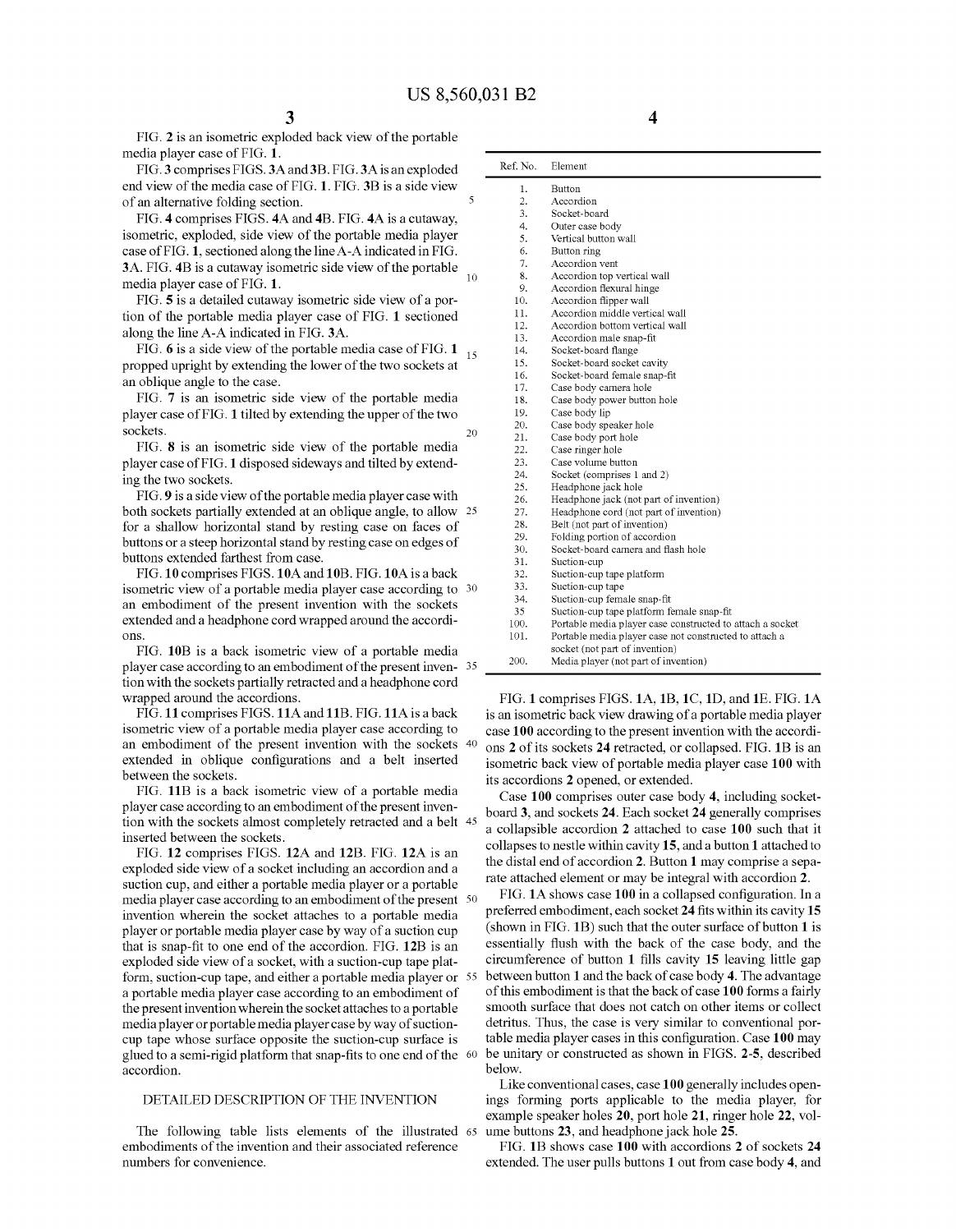55

accordions 2 unfold and extend outward. Preferably, accor dions 2 are stable in their extended position so they stay open until buttons 1 are pressed and sockets 24 close again. The advantages of extendable sockets 24 are described beloW in detail, and include allowing headphone cord storage and forming adjustable stands for the media player.

FIG. 1C is an isometric back vieW of portable media player case 100, with its sockets 24 removed. This allows an unobstructed vieW of the back of case 100. In this embodiment, the back of case 100 is formed of an attached socket-board 3,  $1<sup>c</sup>$ forming socket cavities  $15$  having female snap-fit portions  $16$ for attaching accordions 2. FIG. 1D is an isometric front vieW of portable media case 100, With a media player 200 (such as an iPhone™ smart phone) disposed within the case. FIG. 1E is an isometric front view of portable media case 100, with 15 media player 200 removed. Case 100 is sized to fit media player 200. For example, in the case Where media player 200 comprises an iPhoneTM, it might be about 118 mm tall by 62 mm Wide by 16 mm thick. Buttons 1 might be around 40 mm in diameter 4 mm thick, and accordions  $2$  might extend out- 20 Ward about 22 mm.

FIGS. 2-5 shoW examples of the construction and opera tion of the case With the sockets. FIGS. 2, 3 and 4A shoW exploded views of case 100, and FIGS. 4B and 5 show cutaway views, sectioned along line A-A indicated in FIG. 3A, 25 illustrating the operation of the sockets 24.

FIG. 2 is an isometric exploded back view of one embodiment of portable media case 100. In this embodiment, the back surface of outer case body 4 comprises a socket-board 3 including a socket-board flange 14 over-molded onto outer 30 case body 4 and forming socket-board cavities 15 Which have female snap-fit portions 16. Sockets 24 comprise accordions  $2$  and buttons  $1$ . Each accordion  $2$  includes a male snap-fit portion 13 for attachment to socket-board female snap-fit 16 (better shoWn in FIGS. 4 and 5). In a preferred embodiment, 35 each accordion is structured with accordion vents 7 to allow for air movement during expansion and contraction, and a folding section 29 comprising Walls and hinges (better shoWn in FIGS. 4 and 5). As an alternative, folding section 29 could be configured similarly to the bendable portion of a bendable  $\,$  40  $\,$ straw or Slinky® Pop Toob as shown in FIG. 3B. (see for example US. Pat. Nos. 2,094,268 and 4,846,510, incorpo rated herein by reference).

In a preferred embodiment, case body 4 is formed of TPU or TPE. Socket-board 3 is formed of PC or ABS, as are 45 buttons 1. Accordions 2 are formed of Skythane® S190A or loW-density polypropylene.

FIG. 3 comprises FIGS. 3A and 3B. FIG. 3A is an exploded end view illustrating the structure of a preferred embodiment of accordion 2 in detail. Each accordion 2 includes a folding 50 section 29 comprising a series of relatively rigid walls 10, 11, 12 interspersed with flexural (or "living") hinges 9, which flex as accordion 2 is collapsed or expanded. Accordion 2 further comprises top vertical Wall 8 (for connection to button 1) and bottom vertical Wall 12.

FIG. 3B shoWs an alternative folding section 29A of accor dion 2. In these examples, folding sections 29A comprises flexible membranes including hinges. In the embodiment of FIG. 3A, accordion 2 forms a cone. This allows walls 8, 10, 11, 12 to fold next to one another (as shoWn in FIG. 5) rather 60 than stacking on top of one another as is the case With the embodiment of FIG. 3B. Both embodiments 29 and 29A are stable in various extended configurations.

FIG. 4A is an isometric exploded side view of the portable media case of FIG. 1, sectioned along the line indicated in 65 FIG. 3A. FIG. 4B is a sectioned isometric side vieW of the portable media case of FIG. 1, after fabrication. Sockets 24

 $\overline{6}$  are extended outward. As an example, vertical button wall 5 is glued to accordion top vertical Wall 8. Accordion male snap fit 13 engages with socket-board female snap-fit element 16. Other embodiments might have button 1 formed integrally with, or snap-fitted to, accordion 2, or have accordion 2 permanently affixed to socket-board 3.

FIG. 5 is a detailed sectioned isometric side vieW of a portion of the portable media player case of FIG. 1, sectioned along the line A-A indicated in FIG. 3A. Socket 24 is in its collapsed position. Note that flexing of hinges 9 allows walls 10 and 11 to fold up in a generally parallel configuration next to one another, rather than stacking on top of one another. Walls 10 are designated as flipper walls, because they are oriented diagonally upWard When accordions 2 are extended and diagonally doWnWard When accordions 2 are closed. Walls 8, 11, and 12 remain oriented vertically in both con figurations, and do not rotate. Wall 5 is rigid and does not rotate. Note that the terms "upward" and "downward" are used for convenience in describing the draWings, but are specifically intended to include the case in various other orientations.

In one embodiment, accordion 2 is a cone formed of Skythane® S190A. Walls 8,10,11,12 are all about 1 to 2 mm thick and 2 to 5 mm long. Flexural hinges 9 are about 0.2 to 0.4 mm thick and 1 to 2 mm long. Flipper Walls are about 20-40 degrees off vertical When accordion 2 is in an expanded state. This allows walls 8, 10, 11, 12 to fold next to one another in a generally parallel configuration as show in FIG. 5, reducing the profile of socket 24 in its collapsed configuration.

Button ring 6 presses into accordion male snap-fit 13, in order to urge it to engage with socket-board female snap-fit 16.

FIG. 6 is a side vieW of portable media case 100 propped upright (called the video conference mode) by extending the lower of the two sockets 24 at an oblique angle to outer case body 4. FIG. 7 is an isometric side vieW of case 100 slightly tilted (called the text mode) by extending the upper of the two sockets. FIG. 8 is an isometric side view of the case 100 disposed sideWays and tilted (called the theater mode) by extending the two sockets 24, either straight out for a steeper angle, or obliquely for a shallower angle.

FIG. 9 is a side view of the portable media case configured in the theater mode similar to FIG. 8, With sockets 24 extended obliquely. When resting on the faces of the buttons in this configuration, portable media case is in what is called surfing mode, well suited for browsing the Internet.

FIG. 10 comprises FIGS. 10A and 10B, and shows case 100 used to retain a headset cord 27 Without tangling. FIG. 10A is a back isometric vieW of case 100 With the sockets extended. The user has inserted a headset jack 26 into media player 200 via headset jack hole 25, and has Wound head phone cord 27 around accordions 2. FIG. 10B is similar to FIG. 10A, except that sockets 24 have been mostly retracted. This retains cord 27, reduces the thickness of case 100, and loWers the chance of catching buttons 1 on other objects. It is helpful for buttons 1 to extend radially past accordions 2 so that buttons 1 form a lip for retaining cord 27 (or a belt 28 as shown in FIG. 11).

FIG. 11 comprises FIGS. 11A and 11B, and shows sockets 24 gripping a belt 28, in order to retain case 100. FIG. 11A is a back isometric vieW of case 100 With the sockets extended, so that belt 28 can be inserted under buttons 1 and between accordions 2. FIG. 11B is similar to FIG. 11A, except that sockets 24 have been mostly retracted, to grip belt 28 more tightly and reduce the profile of case 100.